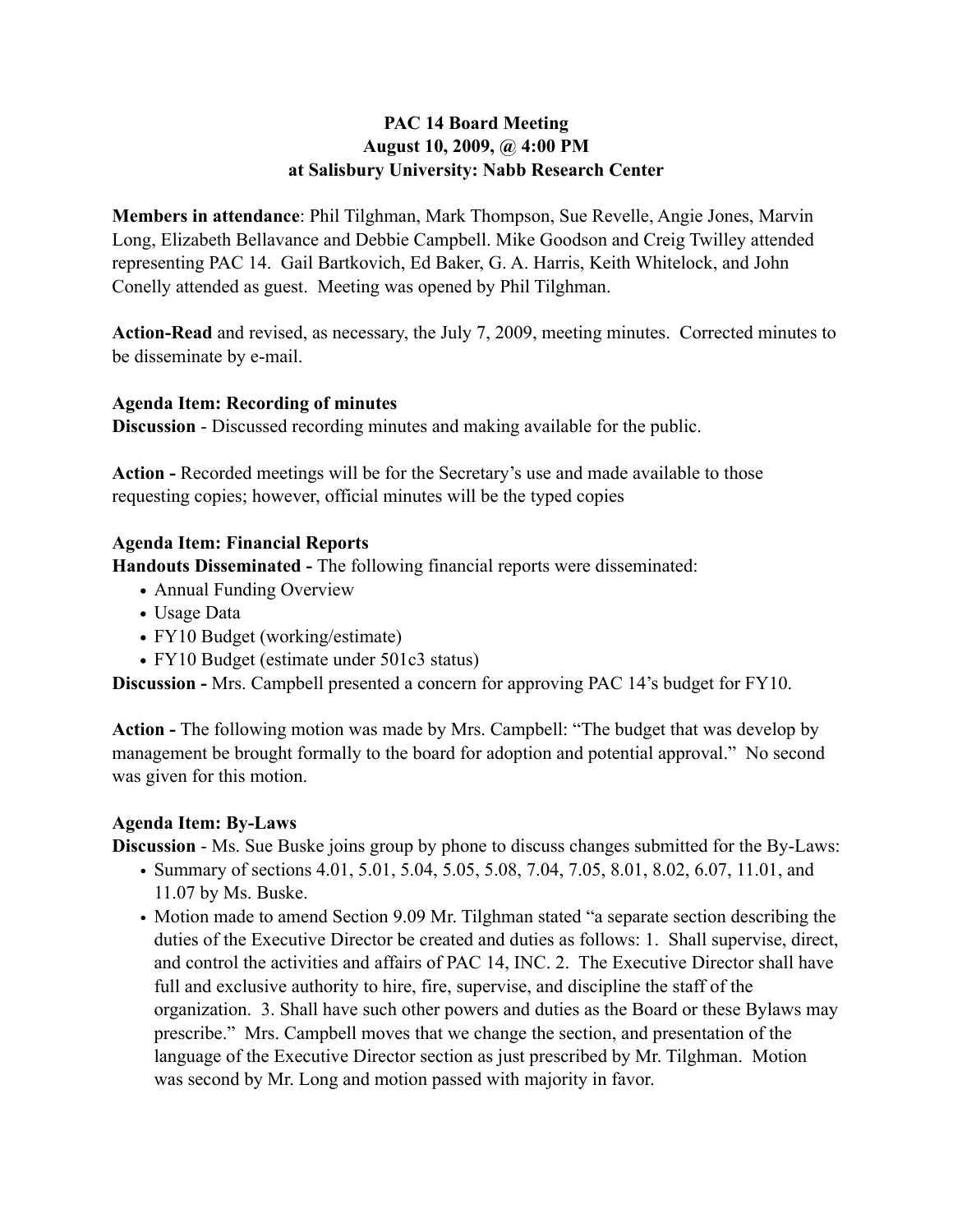- Discussed section 13:02 Mrs. Campbell made a motion to amend first sentence to state "All meetings of PAC14, INC. and the Board are open to the public in accordance with the Maryland Open Meetings Act." Motion was second by Mr. Thompson and passed with majority in favor.
- Mrs. Campbell made a motion to amend final sentence of Section 13.02 to read as follows "All meetings of PAC 14, INC. and the Board shall be held in accordance with these By-Laws and Robert's Rules of Order Newly Revised." No second was given.
- Mrs. Bellavance moved that Section 13.02 to read as follows "All meetings of PAC 14, INC. and the Board shall be held in accordance with these By-Laws and Robert's Rules of Order provided that the failure to observe Robert's Rules of Order shall not invalidate any action take." Motion was second by Mr. Long and passed with majority vote.
- Mr. Long made a motion to establish Section 11.09 "The Board of Directors may establish an Executive Director Evaluation Committee." Motion was second by Mrs. Campbell and passed with majority vote.
- Mrs. Campbell made a motion to amend Section 12.02 "PAC 14, INC. shall contract for an audit of its records with a Certified Public Accountant on an annual basis and its records shall be open to members of public for inspection." Motion was second by Mrs. Bellavance and passed with majority vote.
- Mrs. Bellavance moved that the word may in the first sentence of Section 8.03 be changed to shall. Motion second by Mr. Long and passed with majority in favor.
- Mrs. Campbell made a motion to amend the first sentence on Section 7.11 that removes Chairperson, Vice Chairperson and sentence would begin with "Any two Directors of the Board may call special meetings of the Board at any time." No second was given.
- Mrs. Campbell made a motion to change the number of calendar days in Section 7.11 from two to four. No second was given.
- Mrs. Campbell made a motion to amend Section 7.11 by adding business days after two and four in the second sentence. Motion was second by Mr. Thompson passed with majority vote.
- Mrs. Campbell made a motion to amend Section 7.04 to "no more than three from the membership, four from the City, and four from the County with no more than one elected official from the City or County serving at the same time." No second was given.
- Mrs. Campbell made a motion to amend Section 6.09 to follow Robert's Rule of Order. Discussed section and no second was given.
- Mrs. Campbell made a motion to regarding section 6.02 be amend as appropriate that matters requiring a vote not be transacted once a quorum is lost" Motion second by Mrs. Bellavance. Section discussed further and Mrs. Bellavance withdrew second.
- Board agreed for Sue to rewrite Section 6.03 addressing concerns discussed.

**Action** - Revised By-Laws will be submitted to the County and City for placement in Brief Books for the upcoming Work Sessions on September 14 & 15, 2009.

## **Agenda Item: MOU**